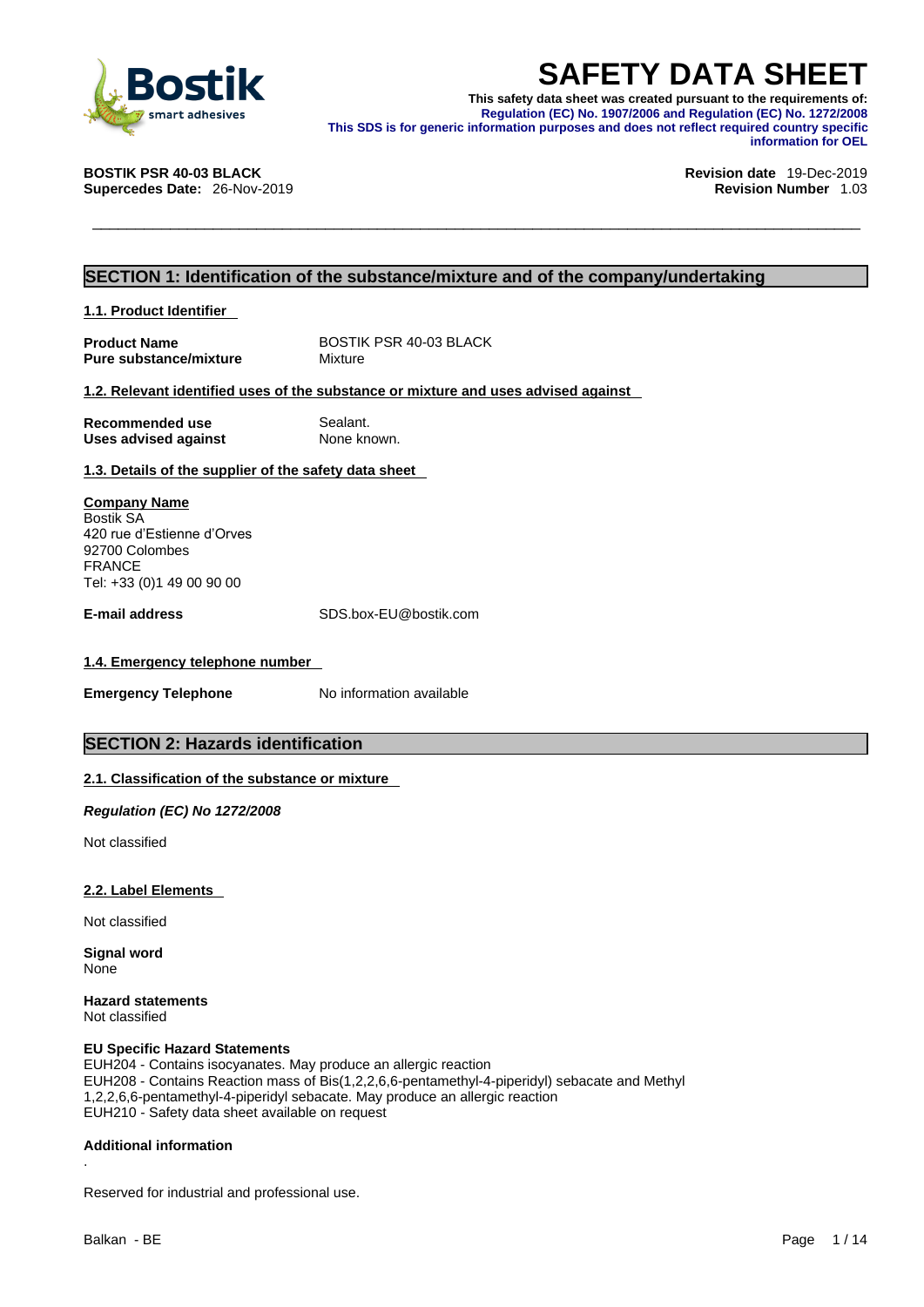### **2.3. Other Hazards**

No information available

#### **PBT and vPvB assessment**

### **SECTION 3: Composition/information on ingredients**

### **3.1 Substances**

Not applicable

#### **3.2. Mixtures**

| <b>Chemical name</b>                                                                                                                          | EC No.    | <b>CAS No.</b>           | Weight-%     | <b>Classification</b><br>according to<br><b>Regulation (EC)</b><br>No. 1272/2008<br>[CLP]                                                                                                             | <b>Specific</b><br>concentration limit<br>(SCL)                                                    | <b>REACH</b><br><b>Registration</b><br><b>Number</b> |
|-----------------------------------------------------------------------------------------------------------------------------------------------|-----------|--------------------------|--------------|-------------------------------------------------------------------------------------------------------------------------------------------------------------------------------------------------------|----------------------------------------------------------------------------------------------------|------------------------------------------------------|
| Xylene (reaction mass of<br>ethylbenzene and<br>xylene)                                                                                       | 905-588-0 | $\overline{\phantom{a}}$ | $5 - 10$     | STOT SE 3<br>(H335)<br>STOT RE 2<br>(H373)<br>Asp. Tox. 1<br>(H304)<br>Skin Irrit. 2<br>(H315)<br>Eye Irrit. 2<br>(H319)<br>Acute Tox. 4<br>(H312)<br>Acute Tox. 4<br>(H332)<br>Flam Liq. 3<br>(H226) | STOT RE 2 (H373)::<br>$C = 10%$                                                                    | 01-2119488216-<br>$32  xxxx$                         |
| Aromatic Polyisocyanate                                                                                                                       |           | 53317-61-6               | $0.1 - 1$    | Eye Irrit. 2<br>(H319)<br>Skin Sens. 1<br>(H317)                                                                                                                                                      |                                                                                                    | Exempt                                               |
| Reaction mass of<br>$Bis(1,2,2,6,6-pentament)$<br>yl-4-piperidyl) sebacate<br>and Methyl<br>$1,2,2,6,6$ -pentamethyl-4-<br>piperidyl sebacate | 915-687-0 | 1065336-91-<br>5         | $0.01 - 0.1$ | Skin Sens. 1A<br>(H317)<br>Aquatic Acute 1<br>(H400)<br>Aquatic Chronic<br>1 (H410)                                                                                                                   |                                                                                                    | 01-2119491304-<br>40-XXXX                            |
| 4,4'-Methylenediphenyl<br>diisocyanate                                                                                                        | 202-966-0 | 101-68-8                 | $0.01 - 0.1$ | Acute Tox. 4<br>(H332)<br>Skin Irrit. 2<br>(H315)<br>Eye Irrit. 2<br>(H319)<br>Resp. Sens. 1<br>(H334)<br>Skin Sens. 1<br>(H317)<br>Carc. 2 (H351)<br>STOT SE 3                                       | STOT SE 3: C>=5%<br>Skin Irrit. 2: C>=5%<br>Eye Irrit. 2 :: C>=5%<br>Resp. Sens. 1::<br>$C = 0.1%$ | 01-2119457014-<br>47-XXXX                            |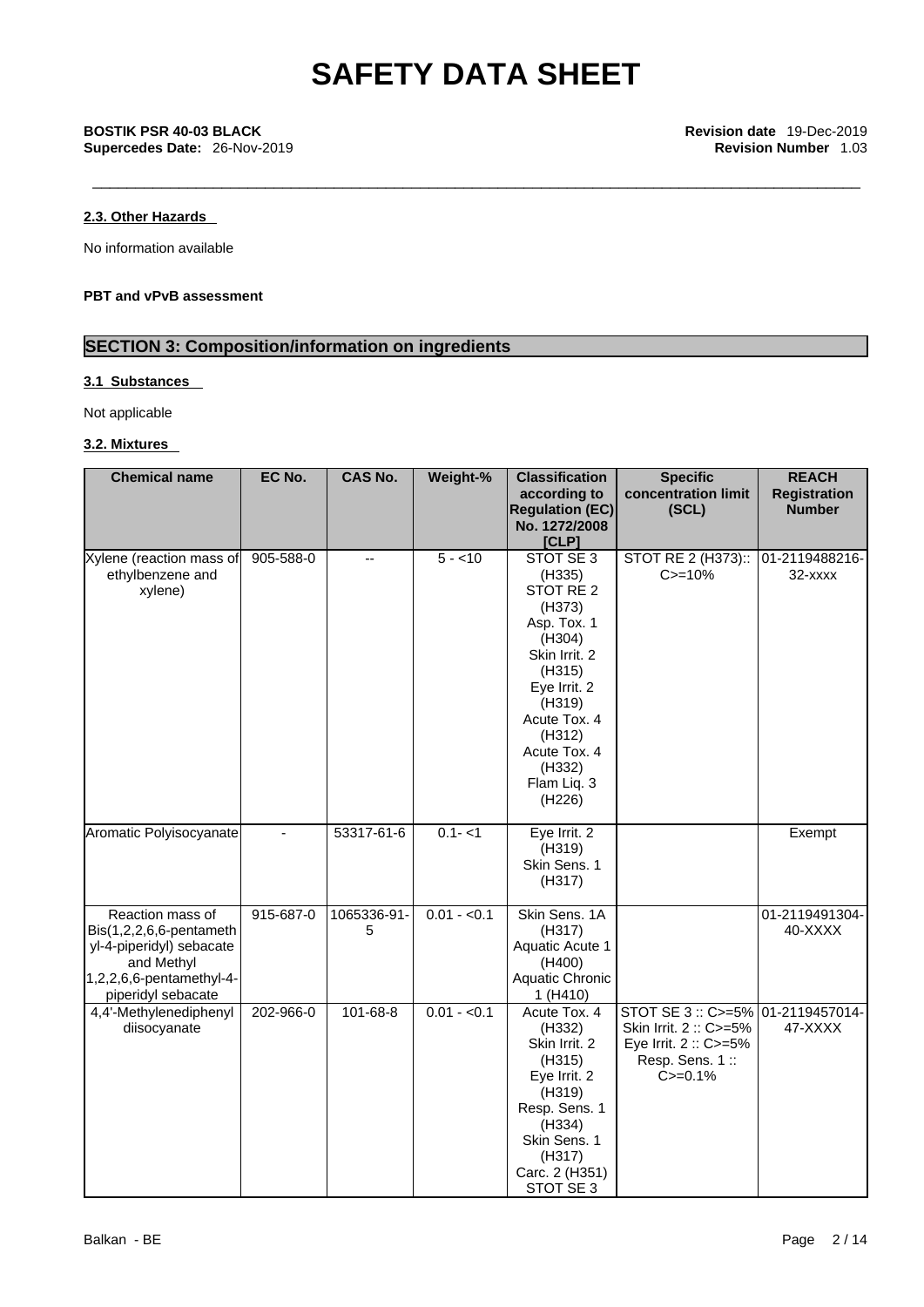## \_\_\_\_\_\_\_\_\_\_\_\_\_\_\_\_\_\_\_\_\_\_\_\_\_\_\_\_\_\_\_\_\_\_\_\_\_\_\_\_\_\_\_\_\_\_\_\_\_\_\_\_\_\_\_\_\_\_\_\_\_\_\_\_\_\_\_\_\_\_\_\_\_\_\_\_\_\_\_\_\_\_\_\_\_\_\_\_\_ **BOSTIK PSR 40-03 BLACK Revision date** 19-Dec-2019 **Supercedes Date:** 26-Nov-2019 **Revision Number** 1.03

|                                                 |               | (H335)<br>STOT RE 2<br>(H373)                                                                                                                                                                           |                                |                           |
|-------------------------------------------------|---------------|---------------------------------------------------------------------------------------------------------------------------------------------------------------------------------------------------------|--------------------------------|---------------------------|
| 247-722-4<br>26471-62-5<br>Toluene diisocyanate | $0.01 - 0.05$ | Acute Tox. 1<br>(H330)<br>Skin Irrit. 2<br>(H315)<br>Eye Irrit. 2<br>(H319)<br>Resp. Sens. 1<br>(H334)<br>Skin Sens. 1<br>(H317)<br>Carc. 2 (H351)<br>STOT SE 3<br>(H335)<br>Aquatic Chronic<br>3(H412) | Resp. Sens. 1::<br>$C = 0.1\%$ | 01-2119454791-<br>34-XXXX |

#### **Full text of H- and EUH-phrases: see section 16**

Note: ^ indicates not classified, however, the substance is listed in section 3 as it has an OEL

This product does not contain candidate substances of very high concern at a concentration >=0.1% (Regulation (EC) No. 1907/2006 (REACH), Article 59)

| <b>SECTION 4: First aid measures</b>    |                                                                                                                                          |
|-----------------------------------------|------------------------------------------------------------------------------------------------------------------------------------------|
| 4.1. Description of first aid measures  |                                                                                                                                          |
| <b>General advice</b>                   | If medical advice is needed, have product container or label at hand. Show this safety<br>data sheet to the doctor in attendance.        |
| <b>Inhalation</b>                       | Remove to fresh air. IF exposed or concerned: Get medical advice/attention.                                                              |
| Eye contact                             | Rinse thoroughly with plenty of water for at least 15 minutes, lifting lower and upper<br>eyelids. Consult a doctor.                     |
| <b>Skin contact</b>                     | Wash skin with soap and water. In the case of skin irritation or allergic reactions see a<br>doctor.                                     |
| Ingestion                               | Clean mouth with water. Do NOT induce vomiting. Drink 1 or 2 glasses of water. Never<br>give anything by mouth to an unconscious person. |
|                                         | 4.2. Most important symptoms and effects, both acute and delayed                                                                         |
| <b>Symptoms</b>                         | No information available.                                                                                                                |
|                                         | 4.3. Indication of any immediate medical attention and special treatment needed                                                          |
| Note to doctors                         | Treat symptomatically.                                                                                                                   |
| <b>SECTION 5: Firefighting measures</b> |                                                                                                                                          |
| 5.1. Extinguishing media                |                                                                                                                                          |

| Suitable extinguishing media   | Use extinguishing measures that are appropriate to local circumstances and the<br>surrounding environment. |
|--------------------------------|------------------------------------------------------------------------------------------------------------|
| Unsuitable extinguishing media | Full water jet. Do not scatter spilled material with high pressure water streams.                          |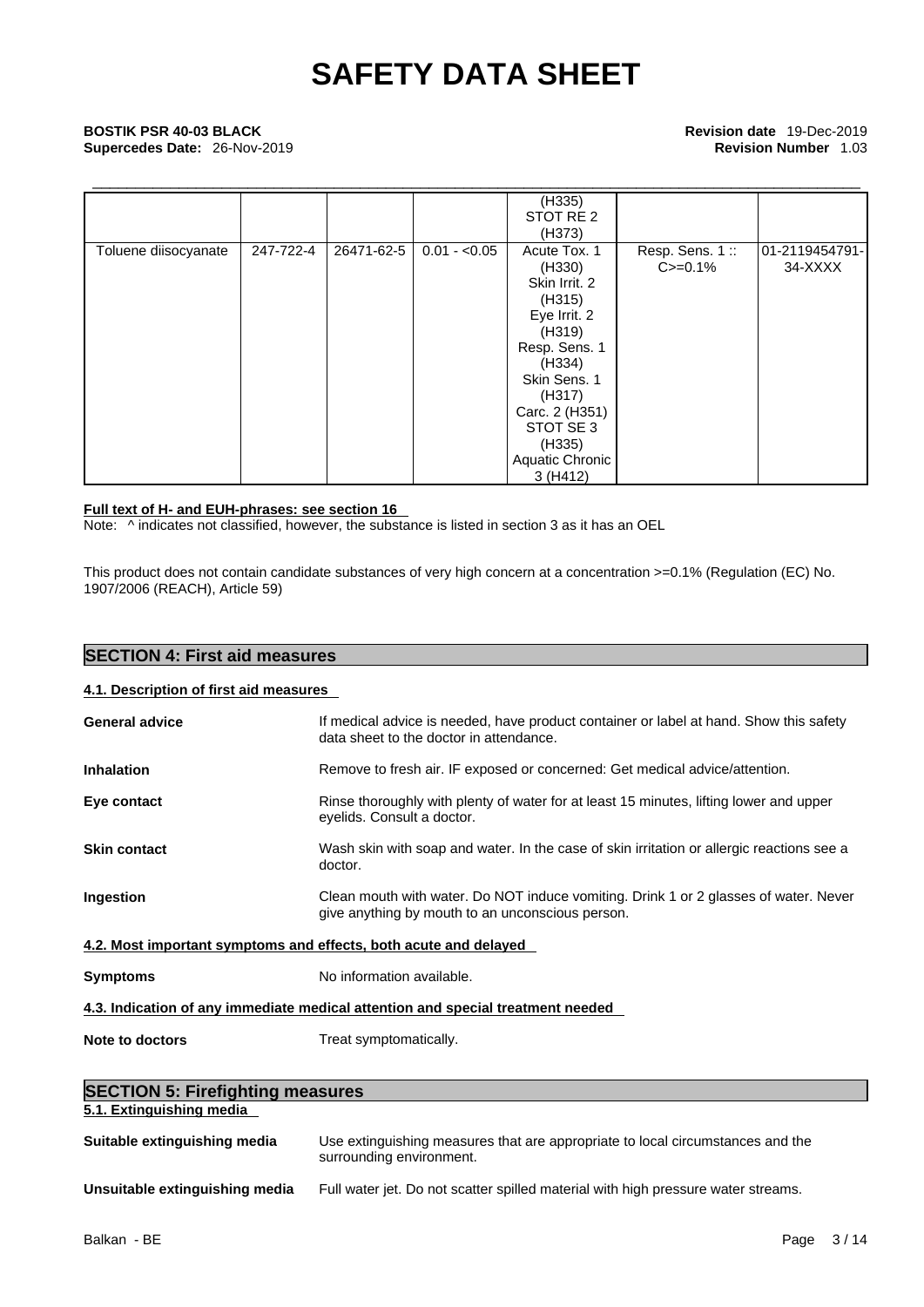| <b>BOSTIK PSR 40-03 BLACK</b><br>Supercedes Date: 26-Nov-2019     | <b>Revision date 19-Dec-2019</b><br><b>Revision Number 1.03</b>                                                                                                                                                               |
|-------------------------------------------------------------------|-------------------------------------------------------------------------------------------------------------------------------------------------------------------------------------------------------------------------------|
| 5.2. Special hazards arising from the substance or mixture        |                                                                                                                                                                                                                               |
| Specific hazards arising from the<br>chemical                     | Thermal decomposition can lead to release of toxic and corrosive gases/vapours.                                                                                                                                               |
| <b>Hazardous combustion products</b>                              | Carbon monoxide. Carbon dioxide (CO2).                                                                                                                                                                                        |
| 5.3. Advice for firefighters                                      |                                                                                                                                                                                                                               |
| Special protective equipment for<br>fire-fighters                 | Firefighters should wear self-contained breathing apparatus and full firefighting turnout<br>gear. Use personal protection equipment.                                                                                         |
| <b>SECTION 6: Accidental release measures</b>                     |                                                                                                                                                                                                                               |
|                                                                   | 6.1. Personal precautions, protective equipment and emergency procedures                                                                                                                                                      |
| <b>Personal precautions</b>                                       | Ensure adequate ventilation. Avoid contact with skin, eyes or clothing.                                                                                                                                                       |
| <b>Other information</b>                                          | Ventilate the area. Prevent further leakage or spillage if safe to do so.                                                                                                                                                     |
| For emergency responders                                          | Use personal protection recommended in Section 8.                                                                                                                                                                             |
| 6.2. Environmental precautions                                    |                                                                                                                                                                                                                               |
| <b>Environmental precautions</b>                                  | Do not flush into surface water or sanitary sewer system. Do not allow to enter into<br>soil/subsoil. See Section 12 for additional Ecological Information.                                                                   |
| 6.3. Methods and material for containment and cleaning up         |                                                                                                                                                                                                                               |
| <b>Methods for containment</b>                                    | Do not scatter spilled material with high pressure water streams.                                                                                                                                                             |
| Methods for cleaning up                                           | Take up mechanically, placing in appropriate containers for disposal.                                                                                                                                                         |
| 6.4. Reference to other sections                                  |                                                                                                                                                                                                                               |
| <b>Reference to other sections</b>                                | See section 8 for more information. See section 13 for more information.                                                                                                                                                      |
| <b>SECTION 7: Handling and storage</b>                            |                                                                                                                                                                                                                               |
| 7.1. Precautions for safe handling                                |                                                                                                                                                                                                                               |
| Advice on safe handling                                           | Ensure adequate ventilation. Use personal protective equipment as required. Avoid<br>contact with skin, eyes or clothing.                                                                                                     |
| <b>General hygiene considerations</b>                             | Handle in accordance with good industrial hygiene and safety practice. Do not eat, drink<br>or smoke when using this product. Wash thoroughly after handling. Take off all<br>contaminated clothing and wash it before reuse. |
| 7.2. Conditions for safe storage, including any incompatibilities |                                                                                                                                                                                                                               |
| <b>Storage Conditions</b>                                         | Keep container tightly closed in a dry and well-ventilated place. Keep away from food,<br>drink and animal feedingstuffs.                                                                                                     |
| 7.3. Specific end use(s)                                          |                                                                                                                                                                                                                               |

**Specific Use(s)** Sealant.

**Risk Management Methods (RMM)** The information required is contained in this Safety Data Sheet.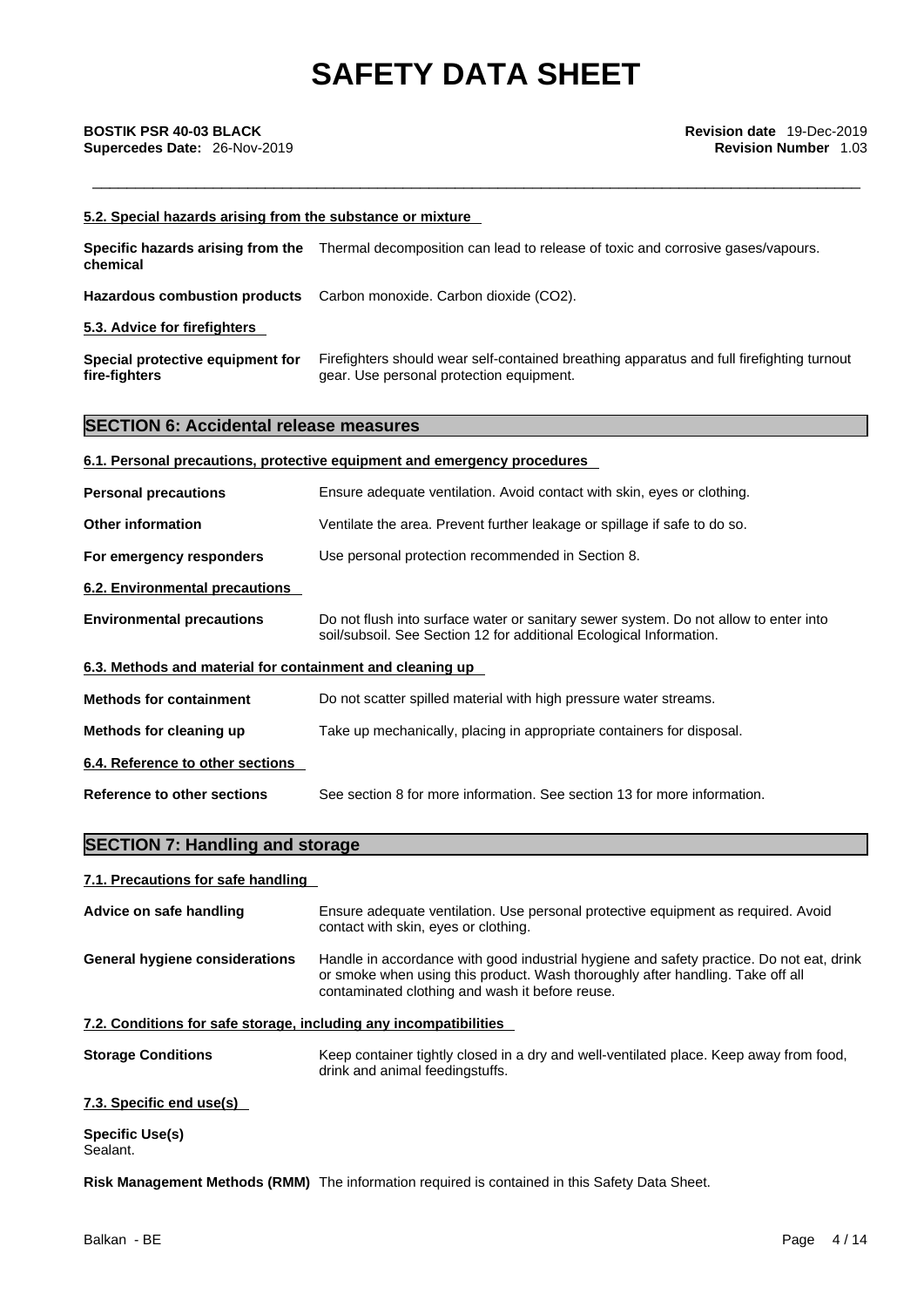\_\_\_\_\_\_\_\_\_\_\_\_\_\_\_\_\_\_\_\_\_\_\_\_\_\_\_\_\_\_\_\_\_\_\_\_\_\_\_\_\_\_\_\_\_\_\_\_\_\_\_\_\_\_\_\_\_\_\_\_\_\_\_\_\_\_\_\_\_\_\_\_\_\_\_\_\_\_\_\_\_\_\_\_\_\_\_\_\_ **BOSTIK PSR 40-03 BLACK Revision date** 19-Dec-2019 **Supercedes Date:** 26-Nov-2019 **Revision Number** 1.03

**Other information Observe technical data sheet.** 

## **SECTION 8: Exposure controls/Personal protection**

#### **8.1. Control parameters**

**Exposure Limits**

#### **Only European Community Occupational Exposure Limits will be shown in this document. Please refer to regional SDS for further information.**

| <b>Chemical name</b>                              | <b>European Union</b>      |
|---------------------------------------------------|----------------------------|
| Xylene (reaction mass of ethylbenzene and xylene) | TWA: 50 ppm                |
| $\sim$                                            | TWA: 221 mg/m <sup>3</sup> |
|                                                   | STEL: 100 ppm              |
|                                                   | STEL: $442 \text{ mg/m}^3$ |
|                                                   | c*                         |

**Derived No Effect Level (DNEL)** No information available

| <b>Derived No Effect Level (DNEL)</b>                 |                                          |
|-------------------------------------------------------|------------------------------------------|
| Xylene (reaction mass of ethylbenzene and xylene) (-- |                                          |
|                                                       |                                          |
| <b>Type</b>                                           | worker Long term Systemic health effects |
| Exposure route                                        | Inhalation                               |
| Derived No Effect Level (DNEL)                        | $221$ mg/m <sup>3</sup>                  |
|                                                       |                                          |
| <b>Type</b>                                           | worker Long term Local health effects    |
| Exposure route                                        | Inhalation                               |
| Derived No Effect Level (DNEL)                        | $221 \text{ mg/m}^3$                     |
|                                                       |                                          |
| <b>Type</b>                                           | worker Short term Local health effects   |
| Exposure route                                        | llnhalation                              |
| Derived No Effect Level (DNEL)                        | $442$ mg/m <sup>3</sup>                  |
|                                                       |                                          |
| Type                                                  | worker Long term Systemic health effects |
| Exposure route                                        | Dermal                                   |
| Derived No Effect Level (DNEL)                        | 212 mg/kg bw/d                           |

**Reaction mass of Bis(1,2,2,6,6-pentamethyl-4-piperidyl) sebacate and Methyl 1,2,2,6,6-pentamethyl-4-piperidyl sebacate (1065336-91-5)**

| 4,4'-Methylenediphenyl diisocyanate (101-68-8) |                                           |  |
|------------------------------------------------|-------------------------------------------|--|
| <b>Type</b>                                    | worker Short term Systemic health effects |  |
| Exposure route                                 | IDermal                                   |  |
| Derived No Effect Level (DNEL)                 | 50 mg/kg bw/d                             |  |
|                                                |                                           |  |
| Type                                           | worker Short term Systemic health effects |  |
| Exposure route                                 | Ilnhalation                               |  |
| Derived No Effect Level (DNEL)                 | $0.1 \text{ mg/m}^3$                      |  |
|                                                |                                           |  |
| <b>Type</b>                                    | worker Short term Local health effects    |  |
| Exposure route                                 | IDermal                                   |  |
| Derived No Effect Level (DNEL)                 | 28700 µg/cm <sup>2</sup>                  |  |
|                                                |                                           |  |
| Type                                           | Iworker Short term Local health effects   |  |
| Exposure route                                 | Ilnhalation                               |  |
| Derived No Effect Level (DNEL)                 | $0.1 \text{ mg/m}^3$                      |  |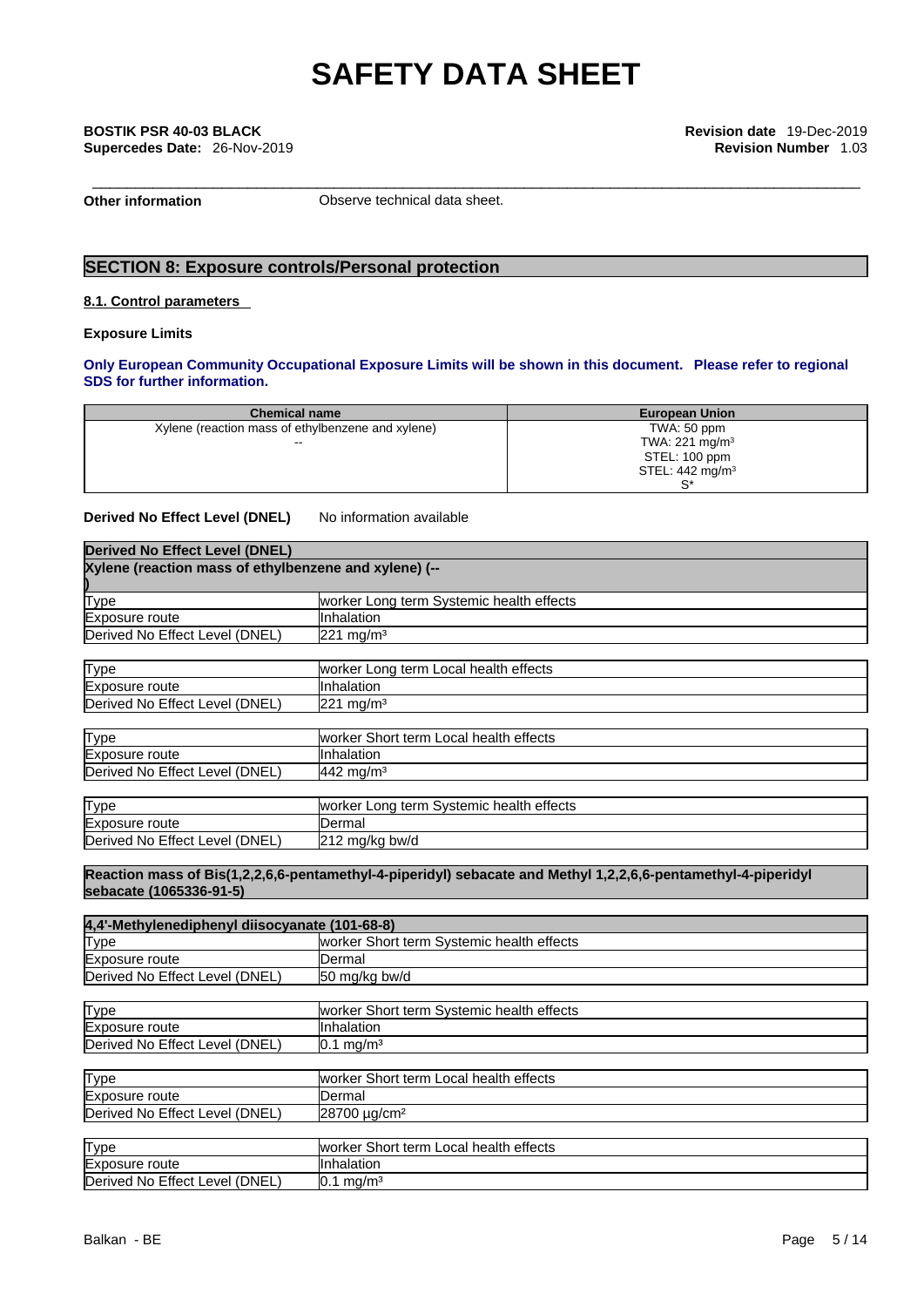## **Supercedes Date: 26-Nov-2019**

\_\_\_\_\_\_\_\_\_\_\_\_\_\_\_\_\_\_\_\_\_\_\_\_\_\_\_\_\_\_\_\_\_\_\_\_\_\_\_\_\_\_\_\_\_\_\_\_\_\_\_\_\_\_\_\_\_\_\_\_\_\_\_\_\_\_\_\_\_\_\_\_\_\_\_\_\_\_\_\_\_\_\_\_\_\_\_\_\_ **BOSTIK PSR 40-03 BLACK Revision date** 19-Dec-2019

| <b>Type</b>                    | worker Long term Systemic health effects |
|--------------------------------|------------------------------------------|
| Exposure route                 | <b>Inhalation</b>                        |
| Derived No Effect Level (DNEL) | $0.05 \text{ mg/m}^3$                    |
|                                |                                          |
| <b>Type</b>                    | worker Long term Local health effects    |
| Exposure route                 | <b>I</b> Inhalation                      |
| Derived No Effect Level (DNEL) | $10.05 \text{ mg/m}^3$                   |

| <b>Derived No Effect Level (DNEL)</b>                   |                                                           |
|---------------------------------------------------------|-----------------------------------------------------------|
| Xylene (reaction mass of ethylbenzene and xylene) (--   |                                                           |
| <b>Type</b>                                             | Consumer Long term Systemic health effects                |
| Exposure route                                          | Inhalation                                                |
| Derived No Effect Level (DNEL)                          | 65.3 mg/m <sup>3</sup>                                    |
|                                                         |                                                           |
| Type<br>Exposure route                                  | Consumer Short term Systemic health effects<br>Inhalation |
| Derived No Effect Level (DNEL)                          | 260 mg/m <sup>3</sup>                                     |
|                                                         |                                                           |
| <b>Type</b>                                             | Consumer Long term Local health effects                   |
| Exposure route                                          | Inhalation                                                |
| Derived No Effect Level (DNEL)                          | 65.3 mg/m <sup>3</sup>                                    |
|                                                         |                                                           |
| <b>Type</b>                                             | Consumer Short term Local health effects                  |
| Exposure route                                          | Inhalation                                                |
| Derived No Effect Level (DNEL)                          | 260 mg/m <sup>3</sup>                                     |
|                                                         |                                                           |
| Type                                                    | Consumer Long term Systemic health effects<br>Dermal      |
| Exposure route<br>Derived No Effect Level (DNEL)        | 125 mg/kg bw/d                                            |
|                                                         |                                                           |
| Type                                                    | Consumer Long term Systemic health effects                |
| Exposure route                                          | Oral                                                      |
| Derived No Effect Level (DNEL)                          | 12.5 mg/kg bw/d                                           |
|                                                         |                                                           |
| 4,4'-Methylenediphenyl diisocyanate (101-68-8)          |                                                           |
| Type                                                    | Consumer Short term Systemic health effects               |
| Exposure route                                          | Dermal                                                    |
| Derived No Effect Level (DNEL)                          | 25 mg/kg bw/d                                             |
| <b>Type</b>                                             | Consumer Short term Systemic health effects               |
| Exposure route                                          | Inhalation                                                |
| Derived No Effect Level (DNEL)                          | $0.05$ mg/m <sup>3</sup>                                  |
|                                                         |                                                           |
| Type                                                    | Consumer Short term Systemic health effects               |
| Exposure route                                          | Oral                                                      |
| Derived No Effect Level (DNEL)                          | 20 mg/kg bw/d                                             |
|                                                         |                                                           |
| Type                                                    | Consumer Short term Local health effects                  |
| <b>Exposure route</b><br>Derived No Effect Level (DNEL) | Dermal<br>17200 µg/cm <sup>2</sup>                        |
|                                                         |                                                           |
| <b>Type</b>                                             | Consumer Short term Local health effects                  |
| Exposure route                                          | Inhalation                                                |
| Derived No Effect Level (DNEL)                          | $0.05$ mg/m <sup>3</sup>                                  |
|                                                         |                                                           |
| Type                                                    | Consumer Long term Systemic health effects                |
| Exposure route                                          | Inhalation                                                |
|                                                         |                                                           |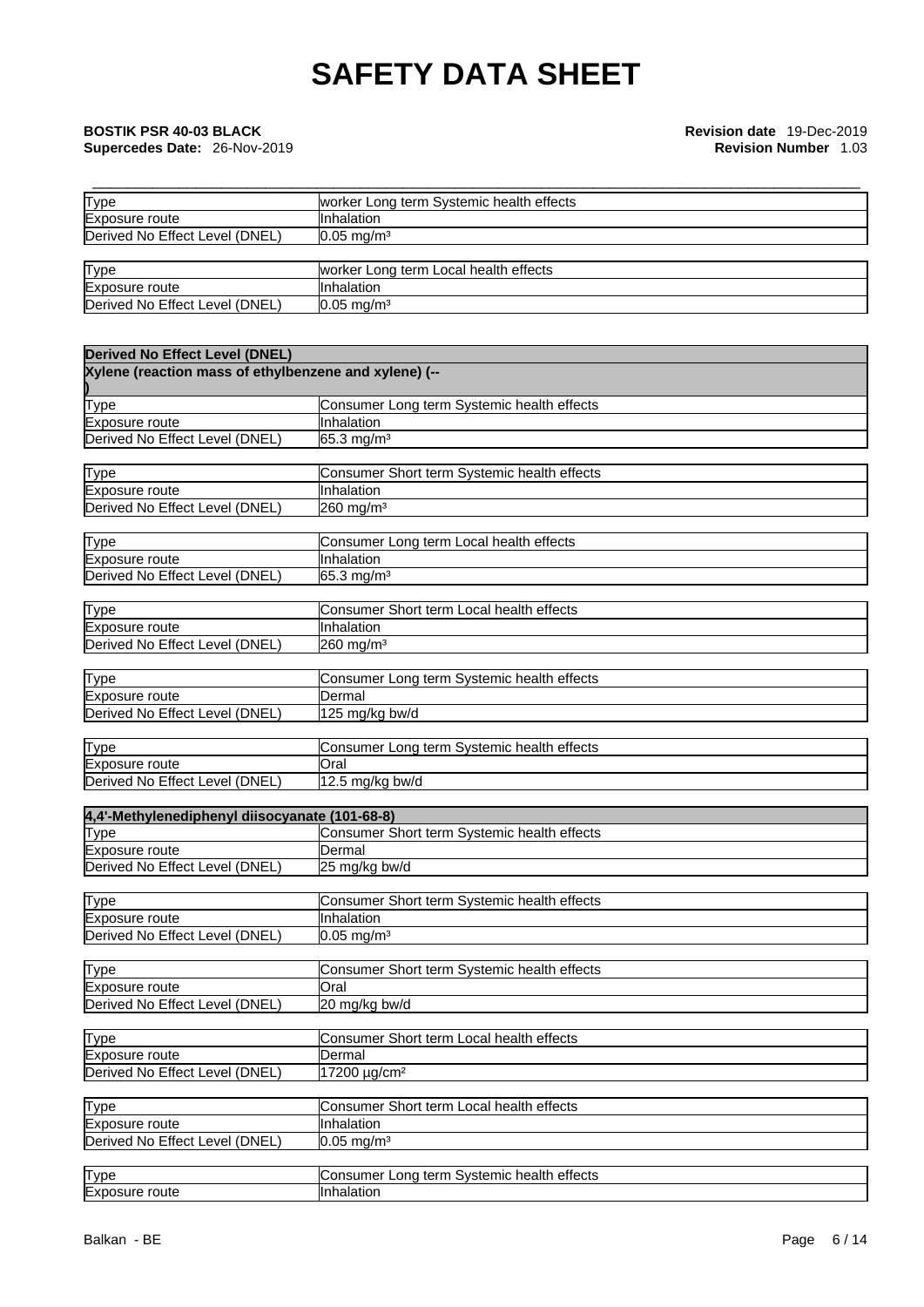| Derived No Effect Level (DNEL) | $10.025 \text{ ma/m}^3$                 |
|--------------------------------|-----------------------------------------|
|                                |                                         |
| <b>Type</b>                    | Consumer Long term Local health effects |
| Exposure route                 | <b>Ilnhalation</b>                      |
| Derived No Effect Level (DNEL) | $0.025 \text{ mg/m}^3$                  |

### **Predicted No Effect Concentration** No information available. **(PNEC)**

| <b>Predicted No Effect Concentration (PNEC)</b>       |                                          |  |
|-------------------------------------------------------|------------------------------------------|--|
| Xylene (reaction mass of ethylbenzene and xylene) (-- |                                          |  |
|                                                       |                                          |  |
| Environmental compartment                             | Predicted No Effect Concentration (PNEC) |  |
| Freshwater                                            | $0.327$ mg/l                             |  |
| Marine water                                          | $0.327$ mg/l                             |  |
| Microorganisms in sewage treatment                    | $6.58$ mg/                               |  |
| Freshwater sediment                                   | 12.46 mg/kg dry weight                   |  |
| Soil                                                  | 2.31 mg/kg dry weight                    |  |

| 4,4'-Methylenediphenyl diisocyanate (101-68-8) |                                                  |  |
|------------------------------------------------|--------------------------------------------------|--|
| Environmental compartment                      | <b>IPredicted No Effect Concentration (PNEC)</b> |  |
| Freshwater                                     | 1 $mq/l$                                         |  |
| Marine water                                   | $0.1$ mg/l                                       |  |
| Soil                                           | 1 mg/kg dry weight                               |  |
| Sewage treatment plant                         | 1 $mq/l$                                         |  |
| Freshwater - intermittent                      | $10 \text{ mg/l}$                                |  |

### **Toluene diisocyanate (26471-62-5)**

| Environmental compartment          | <b>Predicted No Effect Concentration (PNEC)</b> |
|------------------------------------|-------------------------------------------------|
| Freshwater                         | $0.013$ ma/                                     |
| Marine water                       | $0.00125$ ma/l                                  |
| Microorganisms in sewage treatment | ma/l                                            |
| Soil                               | >1 mg/kg dry weight                             |

### **8.2. Exposure controls**

**Engineering controls** Ensure adequate ventilation, especially in confined areas.

#### **Personal Protective Equipment**

| <b>Eye/face protection</b>      | Wear safety glasses with side shields (or goggles). Eye protection must conform to    |
|---------------------------------|---------------------------------------------------------------------------------------|
|                                 | standard EN 166                                                                       |
| <b>Hand protection</b>          | Nitrile rubber. Butyl rubber. Glove thickness > 0.4 mm. The breakthrough time of the  |
|                                 | gloves depends on the material and the thickness as well as the temperature. The      |
|                                 | breakthrough time for the mentioned glove material is in general greater than 60 min. |
|                                 | Gloves must conform to standard EN 374                                                |
| Skin and body protection        | None under normal use conditions.                                                     |
| <b>Respiratory protection</b>   | In case of insufficient ventilation, wear suitable respiratory equipment.             |
| <b>Recommended filter type:</b> | Organic gases and vapours filter conforming to EN 14387. Wear a respirator conforming |
|                                 | to EN 140 with Type A/P2 filter or better.                                            |
|                                 |                                                                                       |

**Environmental exposure controls** Do not allow uncontrolled discharge of product into the environment.

## **SECTION 9: Physical and chemical properties**

#### **9.1. Information on basic physical and chemical properties**

| Physical state  | Solid                    |
|-----------------|--------------------------|
| Appearance      | Paste                    |
| Colour          | <b>Black</b>             |
| Odour           | Characteristic           |
| Odour threshold | No information available |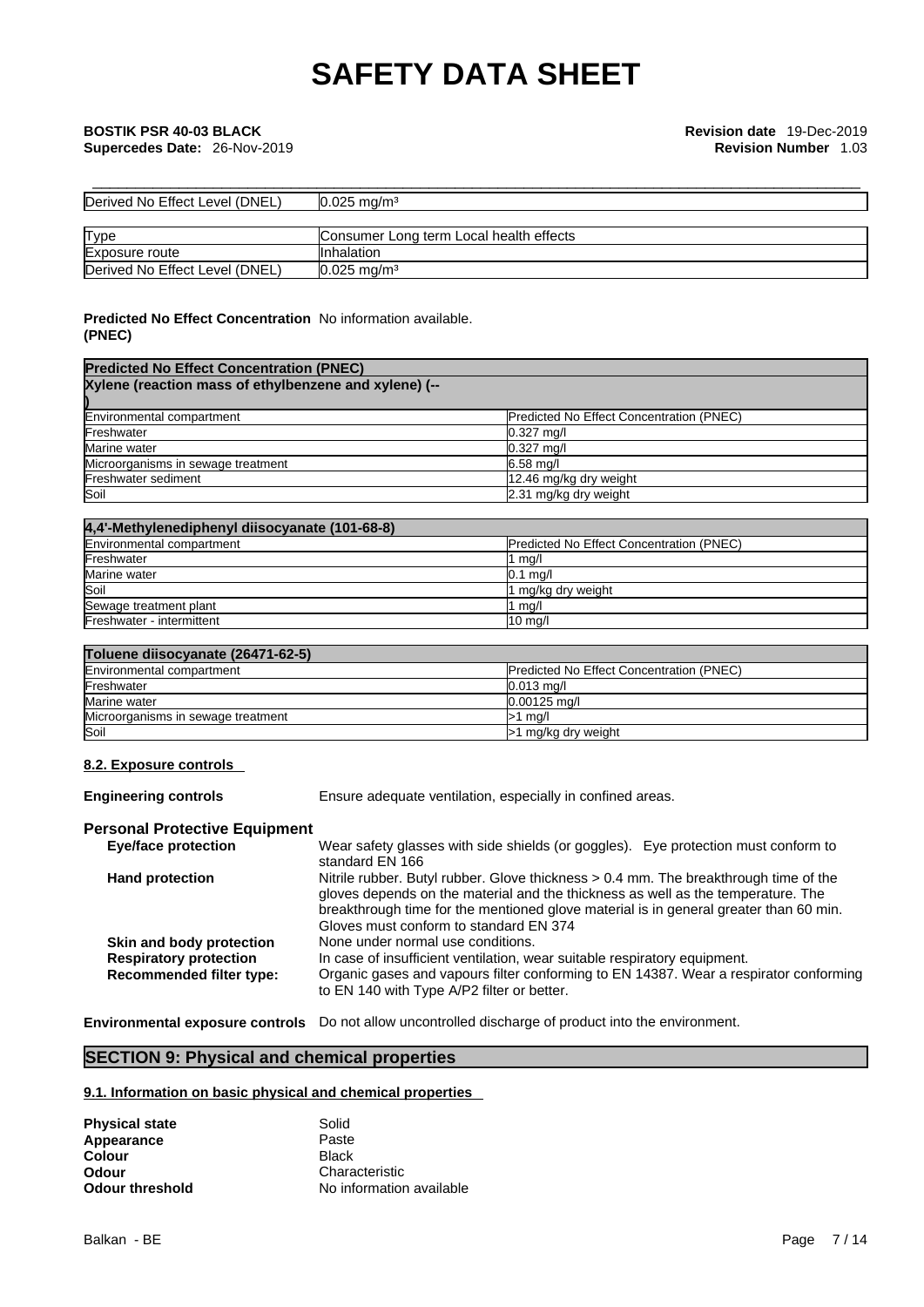\_\_\_\_\_\_\_\_\_\_\_\_\_\_\_\_\_\_\_\_\_\_\_\_\_\_\_\_\_\_\_\_\_\_\_\_\_\_\_\_\_\_\_\_\_\_\_\_\_\_\_\_\_\_\_\_\_\_\_\_\_\_\_\_\_\_\_\_\_\_\_\_\_\_\_\_\_\_\_\_\_\_\_\_\_\_\_\_\_ **BOSTIK PSR 40-03 BLACK Revision date** 19-Dec-2019 **Supercedes Date: 26-Nov-2019** 

| <b>Property</b><br>рH<br>Melting point / freezing point<br>Boiling point / boiling range<br><b>Flash point</b><br><b>Evaporation rate</b><br>Flammability (solid, gas)<br><b>Flammability Limit in Air</b><br>Upper flammability or explosive No data available<br>limits<br>Lower flammability or explosive No data available<br>limits<br>Vapour pressure<br>Vapour density<br><b>Relative density</b><br><b>Water solubility</b><br>Solubility(ies)<br><b>Partition coefficient</b><br><b>Autoignition temperature</b><br><b>Decomposition temperature</b><br><b>Kinematic viscosity</b><br><b>Dynamic viscosity</b><br><b>Explosive properties</b><br><b>Oxidising properties</b><br>9.2. Other information<br>Solid content (%) | <b>Values</b><br>Not applicable.<br>No data available<br>No data available<br>> 61 °C<br>No data available<br>Not applicable for liquids.<br>No data available<br>No data available<br>No data available<br>Immiscible in water<br>No data available<br>No data available<br>No data available<br>No data available<br>No data available<br>600 000 mPa s<br>No data available<br>No data available<br>No information available<br>No information available | Remarks • Method<br>@ 20 °C |
|--------------------------------------------------------------------------------------------------------------------------------------------------------------------------------------------------------------------------------------------------------------------------------------------------------------------------------------------------------------------------------------------------------------------------------------------------------------------------------------------------------------------------------------------------------------------------------------------------------------------------------------------------------------------------------------------------------------------------------------|-------------------------------------------------------------------------------------------------------------------------------------------------------------------------------------------------------------------------------------------------------------------------------------------------------------------------------------------------------------------------------------------------------------------------------------------------------------|-----------------------------|
| <b>Softening Point</b><br><b>Molecular weight</b><br><b>VOC Content (%)</b><br><b>Density</b><br><b>Bulk density</b>                                                                                                                                                                                                                                                                                                                                                                                                                                                                                                                                                                                                                 | No information available<br>No information available<br>1.23 $q/cm3$<br>No information available                                                                                                                                                                                                                                                                                                                                                            |                             |

## **SECTION 10: Stability and reactivity**

| 10.1. Reactivity                                                                     |                                           |  |  |
|--------------------------------------------------------------------------------------|-------------------------------------------|--|--|
| <b>Reactivity</b>                                                                    | No information available.                 |  |  |
| 10.2. Chemical stability                                                             |                                           |  |  |
| <b>Stability</b>                                                                     | Stable under normal conditions.           |  |  |
| <b>Explosion Data</b><br>Sensitivity to mechanical<br>impact                         | None.                                     |  |  |
| Sensitivity to static discharge<br>None.<br>10.3. Possibility of hazardous reactions |                                           |  |  |
| <b>Possibility of hazardous reactions</b> None under normal processing.              |                                           |  |  |
| 10.4. Conditions to avoid                                                            |                                           |  |  |
| <b>Conditions to avoid</b>                                                           | None known based on information supplied. |  |  |
| 10.5. Incompatible materials                                                         |                                           |  |  |
| Incompatible materials                                                               | None known based on information supplied. |  |  |
| 10.6. Hazardous decomposition products                                               |                                           |  |  |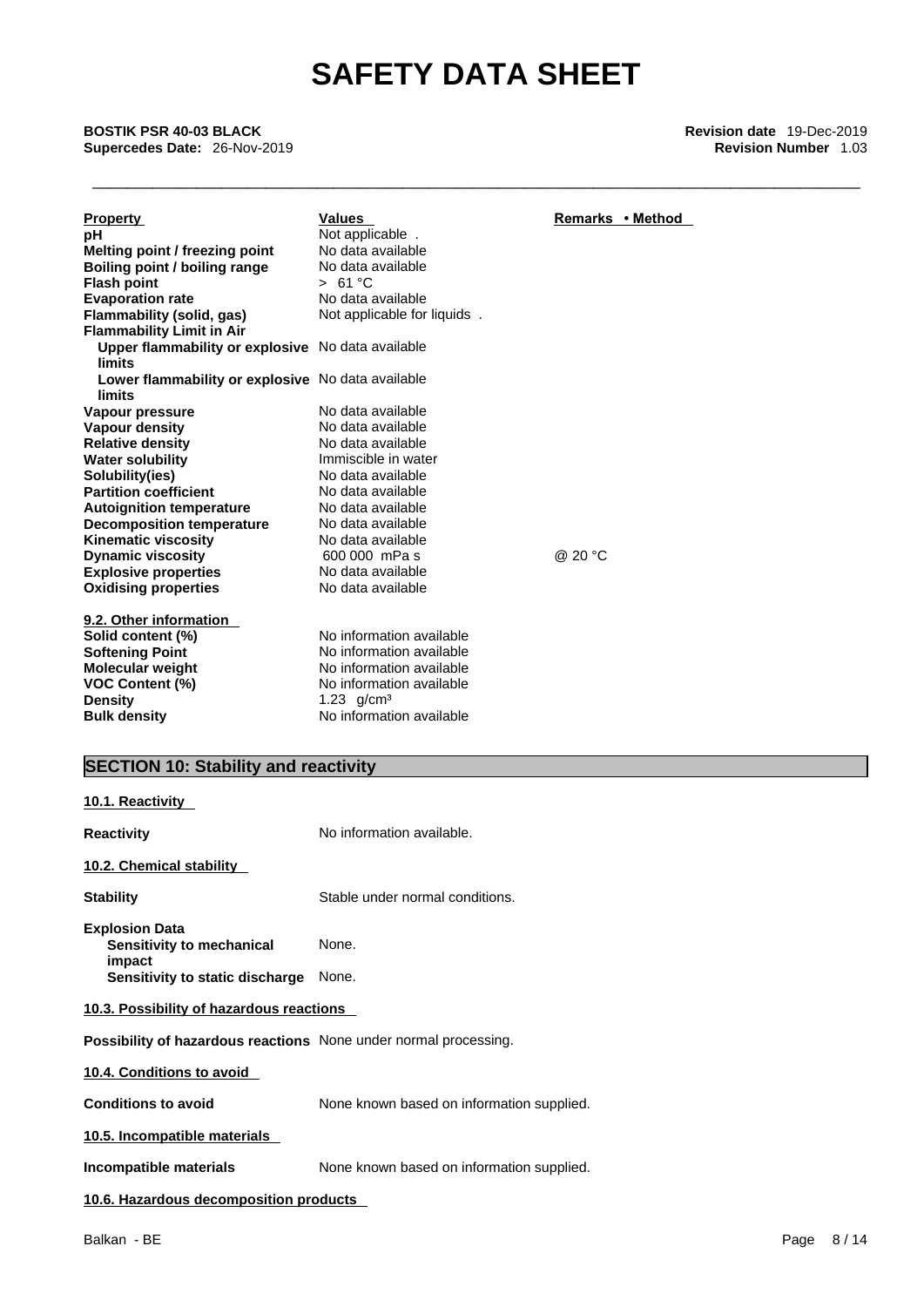**Hazardous decomposition products**  None under normal use conditions. Stable under recommended storage conditions.

### **SECTION 11: Toxicological information**

| 11.1. Information on toxicological effects |
|--------------------------------------------|
|                                            |

**Information on likely routes of exposure**

#### **Product Information** .

| <b>Inhalation</b>                                                            | Based on available data, the classification criteria are not met. |  |
|------------------------------------------------------------------------------|-------------------------------------------------------------------|--|
| Eye contact                                                                  | Based on available data, the classification criteria are not met. |  |
| <b>Skin contact</b>                                                          | Causes mild skin irritation.                                      |  |
| Ingestion                                                                    | Based on available data, the classification criteria are not met. |  |
| Symptoms related to the physical, chemical and toxicological characteristics |                                                                   |  |
| Symptoms                                                                     | No information available.                                         |  |

**Numerical measures of toxicity**

**Acute Toxicity** 

**The following values are calculated based on chapter 3.1 of the GHS document ATEmix (dermal)**12,109.30 mg/kg **ATEmix (inhalation-dust/mist)** 61.55 mg/l

#### **Component Information**

| Chemical name                                                                                                                                            | Oral LD50                                          | Dermal LD50                                                                        | Inhalation LC50                                          |
|----------------------------------------------------------------------------------------------------------------------------------------------------------|----------------------------------------------------|------------------------------------------------------------------------------------|----------------------------------------------------------|
| Xylene (reaction mass of<br>ethylbenzene and xylene)                                                                                                     | $=3500$ mg/kg (Rattus)                             | > 1700 mg/kg (Oryctolagus)<br>cuniculus) $> 4350$ mg/kg<br>(Oryctolagus cuniculus) | $=$ >47635 mg/L (Rattus) 4 h =<br>>5000 ppm (Rattus) 4 h |
| Aromatic Polyisocyanate<br>53317-61-6                                                                                                                    | LD50 $>$ 2000 mg/Kg (Rattus)                       |                                                                                    | LC50 > 3.820 mg/L (Rattus) 4h<br>dust/mist               |
| Reaction mass of<br>$Bis(1,2,2,6,6-pentamentlyl-4-pi)$<br>peridyl) sebacate and Methyl<br>1,2,2,6,6-pentamethyl-4-piperi<br>dyl sebacate<br>1065336-91-5 | $LD50 = 3230$ mg/Kg (Rat)                          | LD50 > 3170 mg/Kg (Rat)                                                            |                                                          |
| 4,4'-Methylenediphenyl<br>diisocyanate<br>101-68-8                                                                                                       | $=31600$ mg/kg (Rattus)<br>$= 9200$ mg/kg (Rattus) | $LD 50 > 9400$ mg/kg<br>(Oryctolagus cuniculus)<br>OECD 402                        | $=1.5$ mg/L (Rattus) 4 h                                 |
| Toluene diisocyanate<br>26471-62-5                                                                                                                       | $=3060$ mg/kg (Rattus)                             | $= 10000$ mg/kg (Oryctolagus<br>cuniculus)                                         | $=0.107$ mg/L (Rattus) 4 h<br>(Vapour)                   |

#### **Delayed and immediate effects as well as chronic effects from short and long-term exposure**

**Skin corrosion/irritation** Based on available data, the classification criteria are not met.

**Serious eye damage/eye irritation** Based on available data, the classification criteria are not met.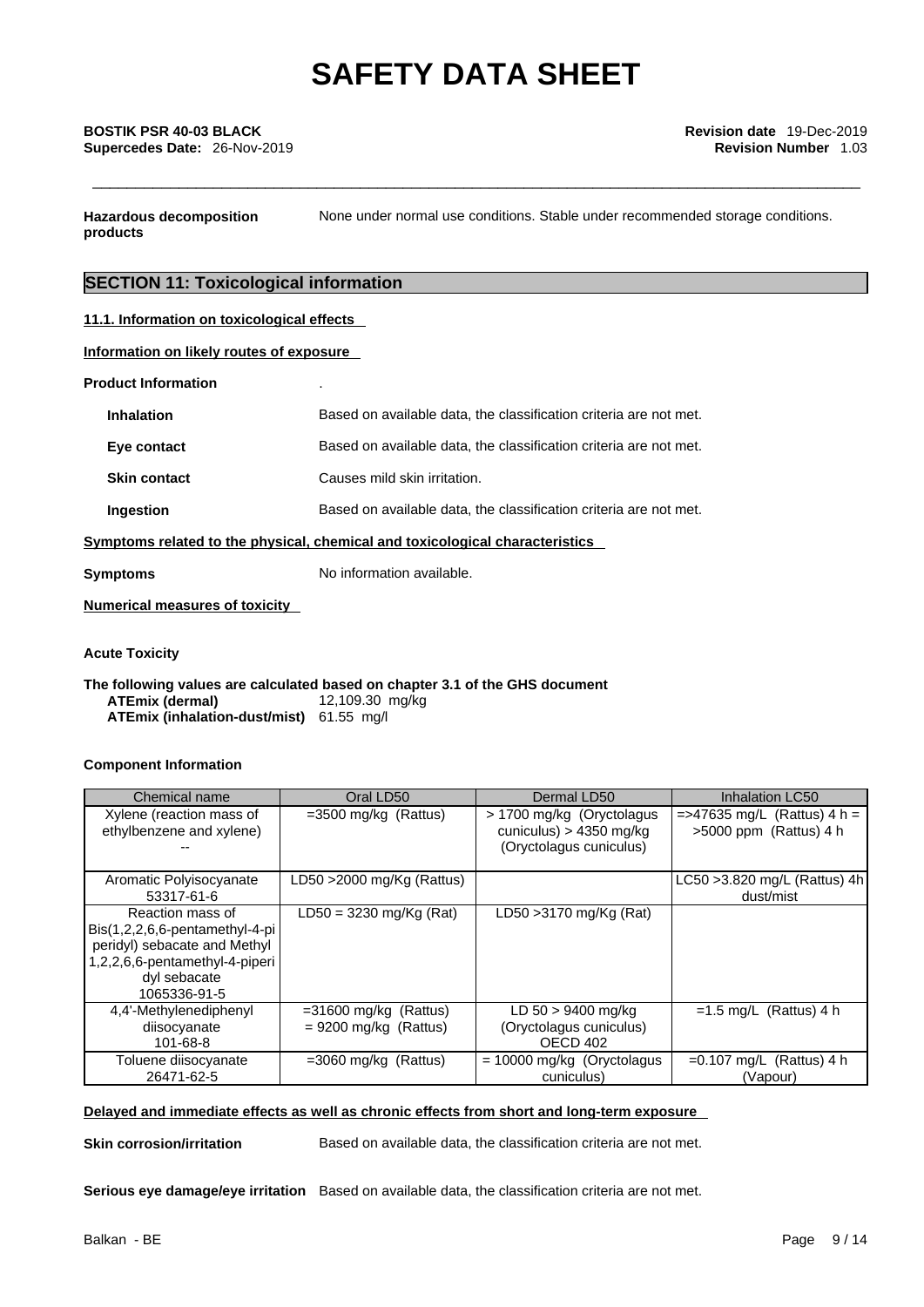## \_\_\_\_\_\_\_\_\_\_\_\_\_\_\_\_\_\_\_\_\_\_\_\_\_\_\_\_\_\_\_\_\_\_\_\_\_\_\_\_\_\_\_\_\_\_\_\_\_\_\_\_\_\_\_\_\_\_\_\_\_\_\_\_\_\_\_\_\_\_\_\_\_\_\_\_\_\_\_\_\_\_\_\_\_\_\_\_\_ **BOSTIK PSR 40-03 BLACK Revision date** 19-Dec-2019 **Supercedes Date:** 26-Nov-2019 **Revision Number** 1.03

| Respiratory or skin sensitisation | Based on available data, the classification criteria are not met. |
|-----------------------------------|-------------------------------------------------------------------|
| Germ cell mutagenicity            | Based on available data, the classification criteria are not met. |
| Carcinogenicity                   | Based on available data, the classification criteria are not met. |

The table below indicates whether each agency has listed any ingredient as a carcinogen.

| <b>Chemical name</b>                            |                                                                   | <b>European Union</b>                                             |
|-------------------------------------------------|-------------------------------------------------------------------|-------------------------------------------------------------------|
| 4.4'-Methylenediphenyl diisocyanate<br>101-68-8 |                                                                   | Carc. 2                                                           |
| Toluene diisocyanate<br>26471-62-5              |                                                                   | Carc. 2                                                           |
| <b>Reproductive toxicity</b>                    | Based on available data, the classification criteria are not met. |                                                                   |
| <b>STOT - single exposure</b>                   | Based on available data, the classification criteria are not met. |                                                                   |
| <b>STOT - repeated exposure</b>                 | Based on available data, the classification criteria are not met. |                                                                   |
| <b>Aspiration hazard</b>                        |                                                                   | Based on available data, the classification criteria are not met. |

## **SECTION 12: Ecological information**

#### **12.1. Toxicity**

#### **Ecotoxicity** .

| Chemical name                                                                                                                                               | Algae/aquatic<br>plants                                                          | Fish                          | Toxicity to<br>Micro-organisms | Crustacea                                 | M-Factor | M-Factor<br>(long-term) |  |
|-------------------------------------------------------------------------------------------------------------------------------------------------------------|----------------------------------------------------------------------------------|-------------------------------|--------------------------------|-------------------------------------------|----------|-------------------------|--|
| Xylene (reaction mass<br>of ethylbenzene and<br>xylene)                                                                                                     |                                                                                  |                               | $EC50 = 0.0084$<br>mg/L 24 $h$ |                                           |          |                         |  |
| Reaction mass of<br>Bis(1,2,2,6,6-pentamet)<br>hyl-4-piperidyl)<br>sebacate and Methyl<br>$1,2,2,6,6$ -pentamethyl-<br>4-piperidyl sebacate<br>1065336-91-5 |                                                                                  | LC50 (96h) = 0.9<br>mg/L      |                                |                                           |          |                         |  |
| 4,4'-Methylenediphenyl<br>diisocyanate<br>101-68-8                                                                                                          | ErC50 (72h)<br>>1640 mg/L<br>Algae<br>(scenedesmus<br>subspicatus)<br>(OECD 201) | $>1000$ mg/l<br>(Danio rerio) |                                | EC50 (24H)<br>>1000 mg/L<br>Daphnia magna |          |                         |  |

### **12.2. Persistence and degradability**

**Persistence and degradability** No information available.

### **Component Information**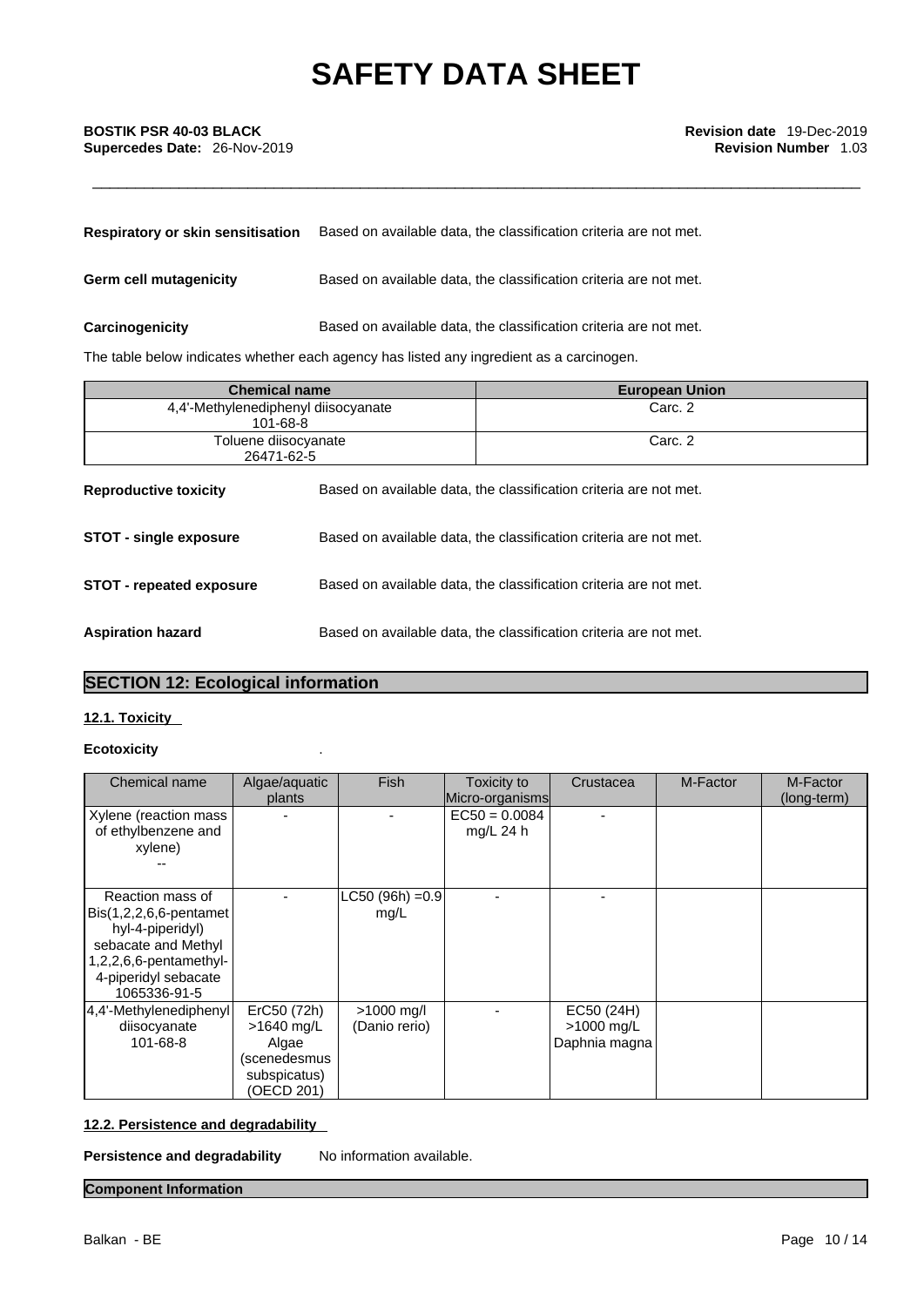| 4,4'-Methylenediphenyl diisocyanate (101-68-8) |                      |                   |                           |
|------------------------------------------------|----------------------|-------------------|---------------------------|
| <b>Method</b>                                  | <b>Exposure time</b> | <b>Value</b>      | <b>IResults</b>           |
| <b>IOECD Test No. 302C: Inherent</b>           | 28 days              | 0% biodegradation | Not readily biodegradable |
| Biodegradability: Modified MITI Test           |                      |                   |                           |
| (II)                                           |                      |                   |                           |

#### **12.3. Bioaccumulative potential**

**Bioaccumulation** There is no data for this product.

#### **Component Information**

| Chemical name                                                                    | <b>Partition coefficient</b> | Bioconcentration factor (BCF) |
|----------------------------------------------------------------------------------|------------------------------|-------------------------------|
| Xylene (reaction mass of ethylbenzene<br>and xylene)<br>$\overline{\phantom{m}}$ | 3.15                         | 15                            |
| 4,4'-Methylenediphenyl diisocyanate<br>101-68-8                                  | 4.51                         | 200                           |
| Toluene diisocyanate<br>26471-62-5                                               | $\overline{\phantom{a}}$     |                               |

#### **12.4. Mobility in soil**

**Mobility in soil** No information available.

### **12.5. Results of PBT and vPvB assessment**

### **PBT and vPvB assessment** .

| Chemical name                                                                                                                             | PBT and vPvB assessment         |
|-------------------------------------------------------------------------------------------------------------------------------------------|---------------------------------|
| Reaction mass of Bis(1,2,2,6,6-pentamethyl-4-piperidyl) sebacate<br>and Methyl 1,2,2,6,6-pentamethyl-4-piperidyl sebacate<br>1065336-91-5 | The substance is not PBT / vPvB |
| 4,4'-Methylenediphenyl diisocyanate<br>101-68-8                                                                                           | The substance is not PBT / vPvB |
| Toluene diisocyanate<br>26471-62-5                                                                                                        | The substance is not PBT / vPvB |

#### **12.6. Other adverse effects**

**Other adverse effects** No information available.

## **SECTION 13: Disposal considerations**

#### **13.1. Waste treatment methods**

| Waste from residues/unused<br>products | Dispose of contents/container in accordance with local, regional, national, and<br>international regulations as applicable. |
|----------------------------------------|-----------------------------------------------------------------------------------------------------------------------------|
| Contaminated packaging                 | Do not reuse empty containers. Handle contaminated packages in the same way as the<br>product itself.                       |
| <b>European Waste Cataloque</b>        | 08 04 09* waste adhesives and sealants containing organic solvents or other dangerous<br>substances                         |
| <b>Other information</b>               | Waste codes should be assigned by the user based on the application for which the<br>product was used.                      |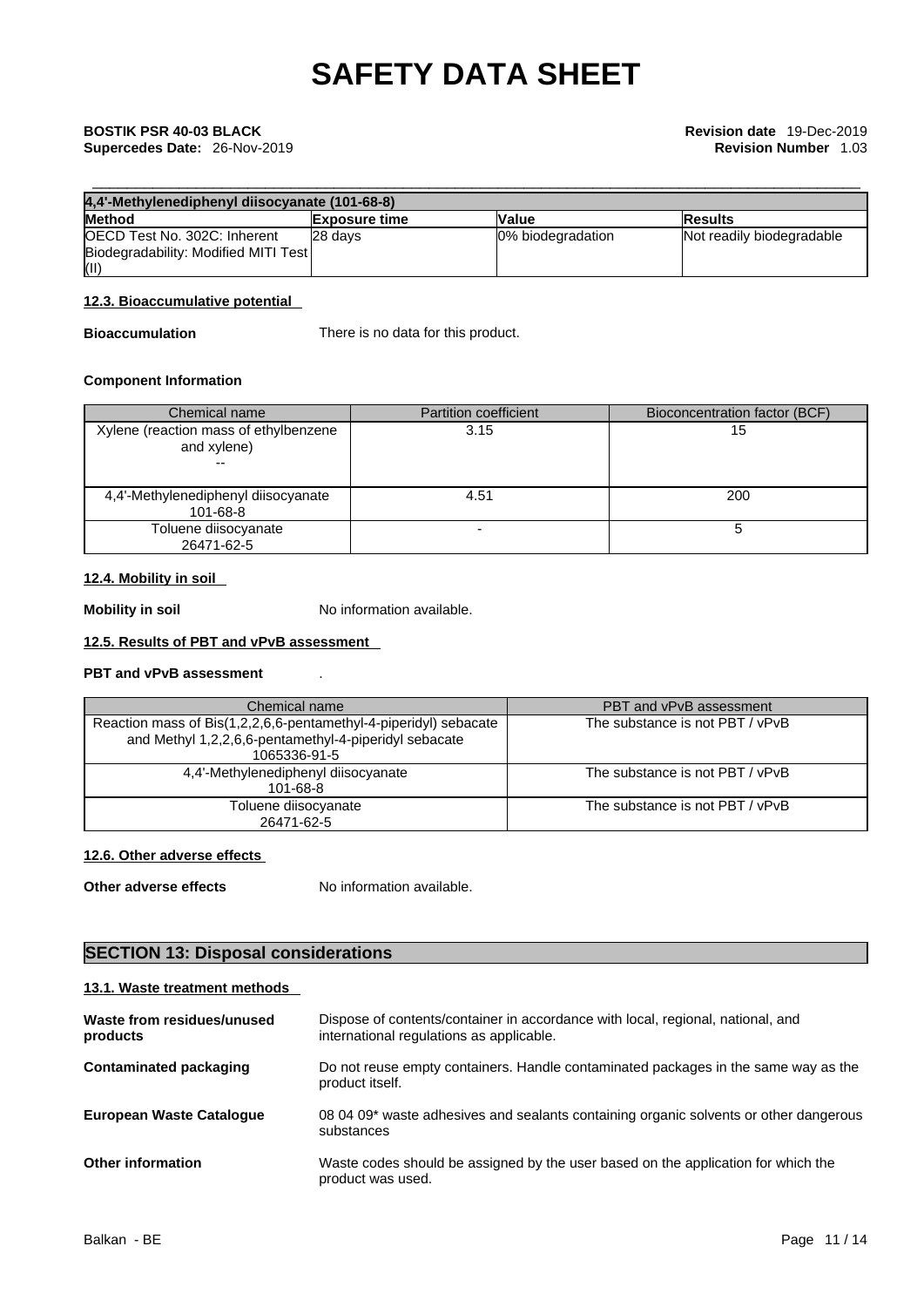\_\_\_\_\_\_\_\_\_\_\_\_\_\_\_\_\_\_\_\_\_\_\_\_\_\_\_\_\_\_\_\_\_\_\_\_\_\_\_\_\_\_\_\_\_\_\_\_\_\_\_\_\_\_\_\_\_\_\_\_\_\_\_\_\_\_\_\_\_\_\_\_\_\_\_\_\_\_\_\_\_\_\_\_\_\_\_\_\_ **BOSTIK PSR 40-03 BLACK Revision date** 19-Dec-2019 **Supercedes Date:** 26-Nov-2019 **Revision Number** 1.03

### **SECTION 14: Transport information**

|             | Land transport (ADR/RID)<br>14.1 UN Number<br>14.2 Proper Shipping Name<br>14.3 Transport hazard class(es)<br>14.4 Packing Group<br>14.5 Environmental hazards<br><b>14.6 Special Provisions</b> | Not regulated<br>Not regulated<br>Not regulated<br>Not regulated<br>Not applicable<br>None   |
|-------------|--------------------------------------------------------------------------------------------------------------------------------------------------------------------------------------------------|----------------------------------------------------------------------------------------------|
| <b>IMDG</b> |                                                                                                                                                                                                  |                                                                                              |
|             | 14.1 UN number                                                                                                                                                                                   | Not regulated                                                                                |
|             | 14.2 Proper Shipping Name                                                                                                                                                                        | Not regulated                                                                                |
|             | 14.3 Transport hazard class(es)                                                                                                                                                                  | Not regulated                                                                                |
|             | 14.4 Packing group                                                                                                                                                                               | Not regulated                                                                                |
|             | <b>14.5 Marine Pollutant</b>                                                                                                                                                                     | Np.                                                                                          |
|             | <b>14.6 Special Provisions</b>                                                                                                                                                                   | None                                                                                         |
|             |                                                                                                                                                                                                  | 14.7 Transport in bulk according to Annex II of MARPOL 73/78 and the IBC Code Not applicable |

#### **Air transport (ICAO-TI / IATA-DGR)**

| 14.1 UN number                  | Not regulated  |
|---------------------------------|----------------|
| 14.2 Proper Shipping Name       | Not regulated  |
| 14.3 Transport hazard class(es) | Not regulated  |
| 14.4 Packing group              | Not regulated  |
| 14.5 Environmental hazards      | Not applicable |
| <b>14.6 Special Provisions</b>  | None           |

### **Section 15: REGULATORY INFORMATION**

#### **15.1. Safety, health and environmental regulations/legislation specific for the substance or mixture**

**European Union** 

#### **Registration, Evaluation, Authorization, and Restriction of Chemicals (REACh) Regulation (EC 1907/2006)**

#### **SVHC: Substances of Very High Concern for Authorisation:**

This product does not contain candidate substances of very high concern at a concentration >=0.1% (Regulation (EC) No. 1907/2006 (REACH), Article 59)

#### **EU-REACH (1907/2006) - Annex XVII - Substances subject to Restriction**

This product does not contain substances subject to restriction (Regulation (EC) No. 1907/2006 (REACH), Annex XVII).

#### **Substance subject to authorisation per REACH Annex XIV**

This product does not contain substances subject to authorisation (Regulation (EC) No. 1907/2006 (REACH), Annex XIV)

**Ozone-depleting substances (ODS) regulation (EC) 1005/2009** Not applicable

#### **Persistent Organic Pollutants** Not applicable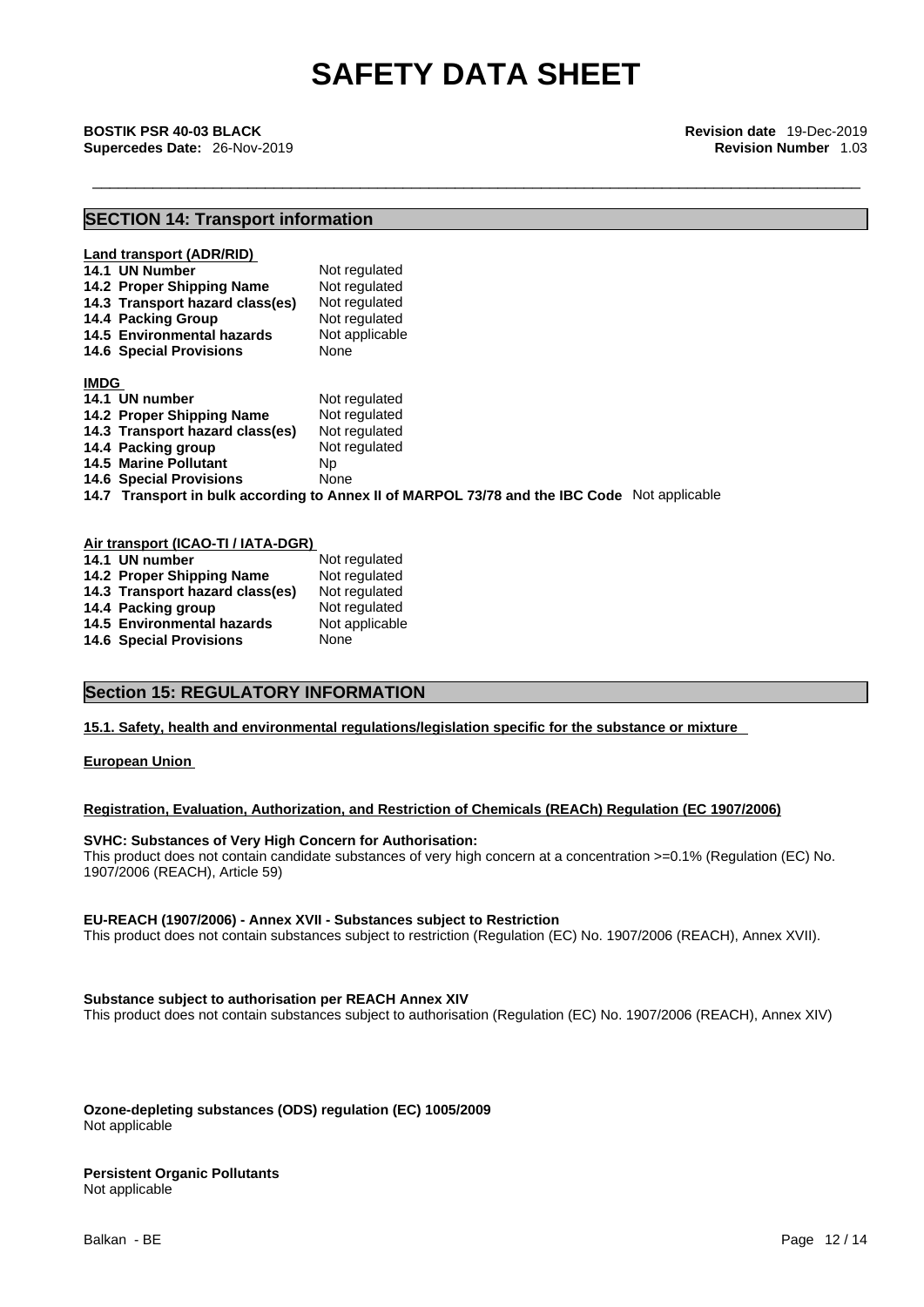**Supercedes Date:** 26-Nov-2019 **Revision Number** 1.03

#### **National Regulations**

**France** 

#### **Occupational Illnesses (R-463-3, France)**

| <b>Chemical name</b>                              | <b>French RG number</b> |  |
|---------------------------------------------------|-------------------------|--|
| Xylene (reaction mass of ethylbenzene and xylene) | RG 4bis, RG 84          |  |
|                                                   |                         |  |
| 4,4'-Methylenediphenyl diisocyanate               | <b>RG 62</b>            |  |
| 101-68-8                                          |                         |  |
| Toluene diisocyanate                              | <b>RG 62</b>            |  |
| 26471-62-5                                        |                         |  |

#### **Germany**

**Ordinance on Industrial Safety and Health - Germany - BetrSichV** No flammable liquids in accordance with BetrSichV

**Water hazard class (WGK)** WGK 2

#### **Netherlands**

#### **List of Carcinogenic, mutagenic and reproductive toxin substances in accordance with Inspectorate SZW (Netherlands)**

| <b>Chemical name</b>                              | <b>Netherlands</b>       |
|---------------------------------------------------|--------------------------|
| Xylene (reaction mass of ethylbenzene and xylene) | Development (Category 2) |
| $- -$                                             |                          |
|                                                   |                          |

#### **15.2. Chemical safety assessment**

Chemical Safety Assessments have been carried out by the Reach registrants for substances registered at >10 tpa. No Chemical Safety Assessment has been carried out for this mixture

#### **SECTION 16: Other information**

#### **Key or legend to abbreviations and acronyms used in the safety data sheet**

#### **Full text of H-Statements referred to under section 3**

- H226 Flammable liquid and vapour
- H304 May be fatal if swallowed and enters airways
- H312 Harmful in contact with skin
- H315 Causes skin irritation
- H317 May cause an allergic skin reaction
- H319 Causes serious eye irritation
- H330 Fatal if inhaled
- H332 Harmful if inhaled
- H334 May cause allergy or asthma symptoms or breathing difficulties if inhaled
- H335 May cause respiratory irritation
- H351 Suspected of causing cancer
- H373 May cause damage to organs through prolonged or repeated exposure
- H400 Very toxic to aquatic life
- H410 Very toxic to aquatic life with long lasting effects
- H412 Harmful to aquatic life with long lasting effects

#### **Legend**

SVHC: Substances of Very High Concern for Authorisation: